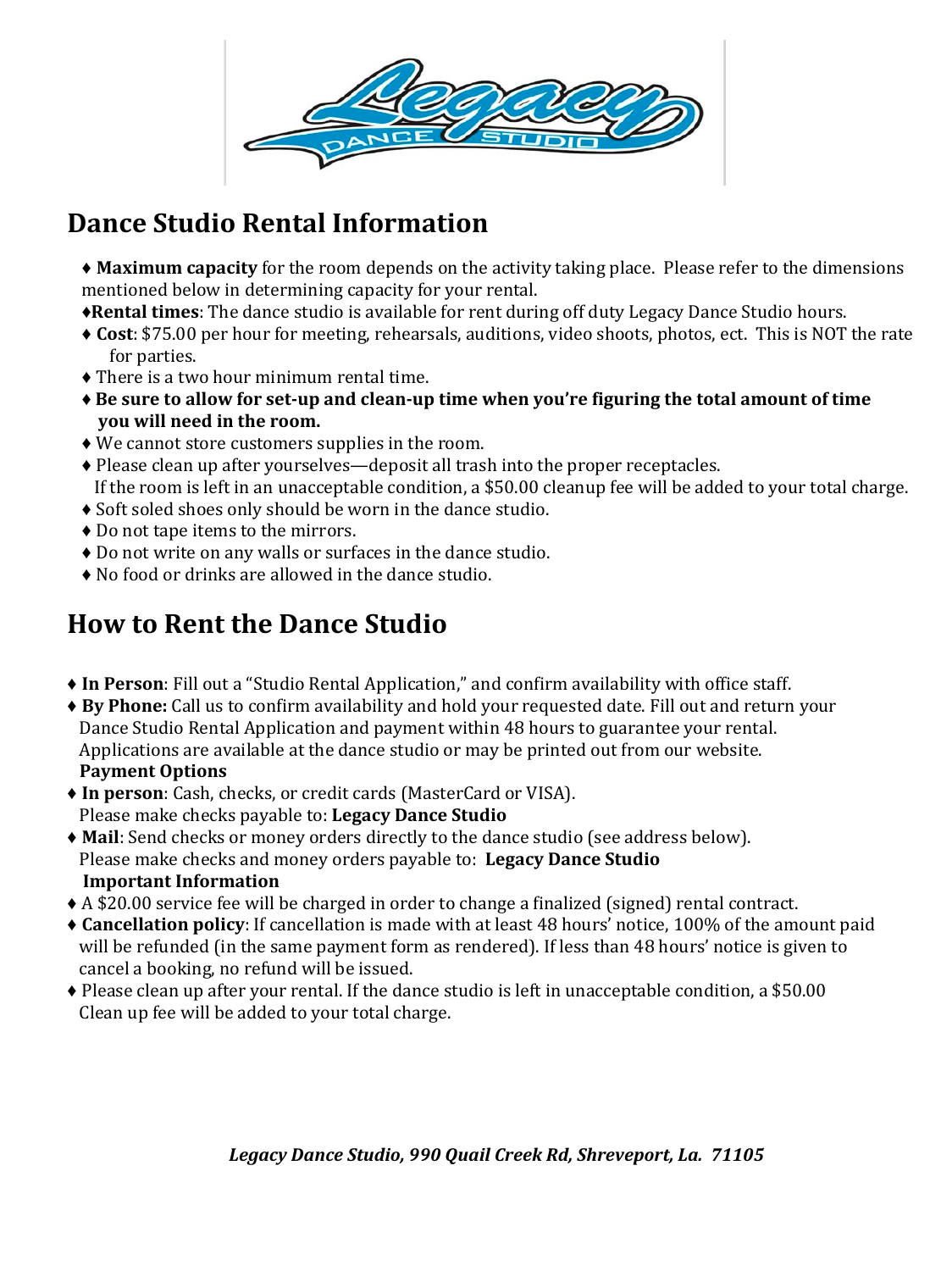## **General Facility Use Rules & Regulations**

*Christian Dance Center contracts are subject to the following rules and regulations.*

1. This contract entitles the Renter to exclusive use of the dance studio reserved for the dates and times indicated on the contract. No additional setup or cleanup time is allowed. Customers must vacate the room by the time specified on the signed contract, or he/she will be billed in 15-minute increments, \$15.00, for additional time used.

2. Rental agreements will be issued to adults 21 and older only who agree to accept responsibility for the supervision of guests in the room throughout the rental period. The Renter is responsible for maintaining orderly conduct among all participants.

3. On the rental day, the total due for rental must be paid in full before gaining access to the room.

4. Cancellation policy: If a cancellation is made with at least 48 hours notice, 100% of the amount due will be refunded (in the same payment form as rendered). If payment was made by check, please allow 10 days for the check to clear before a refund is issued. If less than 48 hours notice is given to cancel a booking, no refund will be issued.

5. The presence or consumption of alcoholic beverages (including beer) on the property is strictly prohibited.

6. Directional signs and decorations are allowed during the rental period only. Decorations may be hung or taped on walls in the rented space with scotch tape only. No decorations may be hung from the ceiling or ventilation ducts, or on mirrors, and no glitter or confetti is allowed.

7. Renter is responsible for removing all signs, decorations and trash after the rental period. If the room is left in unacceptable condition, a \$50.00 cleanup fee will be added to the total charge. The renter assumes personal liability for the cost of excessive cleanup, loss, breakage, vandalism or removal of studio property.

8. Loud or offensive music, vulgar language, and any excessive noise which disturbs any other customer are not allowed.

9. All contracts/rental agreements are subject to change by LDS personnel. Failure to comply with the conditions in this contract may result in the immediate cancellation of the event, and/or loss of rental and other fees paid.

**I have read the above conditions governing the use of rental facilities and agree to abide by** 

**them or risk the loss of a rental fee and/or any other payment rendered.** 

| <b>Renter's Signature:</b> |  | <b>Date:</b> |  |
|----------------------------|--|--------------|--|
|----------------------------|--|--------------|--|

**Date of Rental: \_\_\_\_\_\_\_\_\_\_\_\_\_\_\_\_\_\_\_\_\_\_**